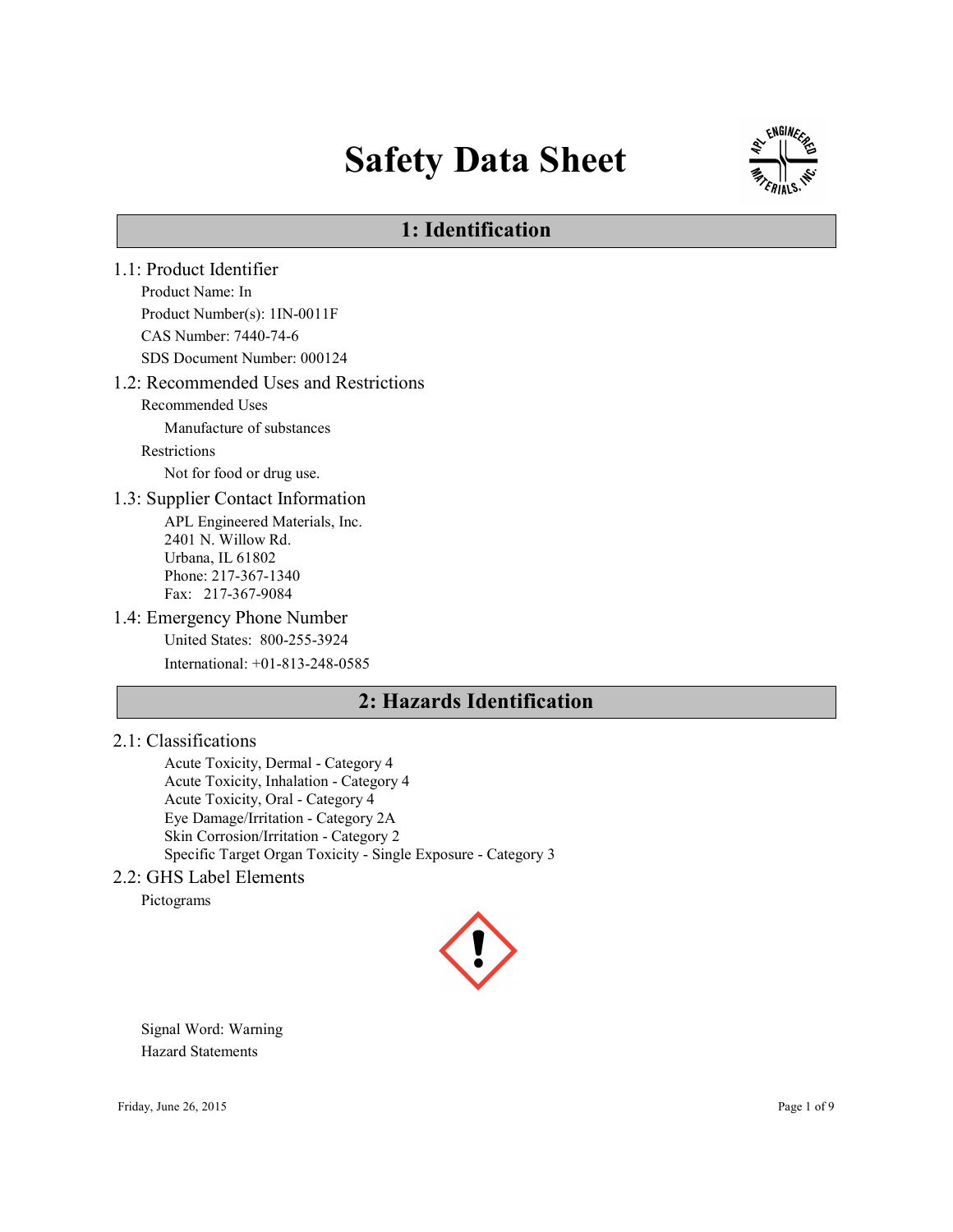H302: Harmful if swallowed.

H312: Harmful in contact with skin.

H315: Causes skin irritation.

H319: Causes serious eye irritation.

H332: Harmful if inhaled.

H335: May cause respiratory irritation.

Precautionary Statements

P261: Avoid breathing dust.

P264: Wash hands thoroughly after handling.

P270: Do not eat, drink or smoke when using this product.

P271: Use only outdoors or in a well-ventilated area.

P280: Wear protective gloves, clothing, and eyewear. face protection

P301 + P310: IF SWALLOWED: Immediately call a POISON CENTER or doctor/physician.

P302 + P352: IF ON SKIN: Wash with plenty of soap and water.

P304 + P340: IF INHALED: Remove victim to fresh air and keep at rest in a position comfortable for breathing.

P305 + P351 + P338: IF IN EYES: Rinse cautiously with water for several minutes. Remove contact lenses, if present and easy to do. Continue rinsing.

P312: Call a POISON CENTER or doctor/physician if you feel unwell.

P330: Rinse mouth.

P332 + P313: If skin irritation occurs: Get medical advice/attention.

P337 + P313: If eye irritation persists: Get medical advice/attention.

P362: Take off contaminated clothing and wash before reuse.

P403 + P233: Store in a well-ventilated place. Keep container tightly closed.

P405: Store locked up.

P501: Dispose of contents/container to licensed disposal facility.

2.3: Hazards Not Otherwise Classified or Not Covered by GHS None.

#### 2.4: Amount(s) of substances with unknown toxicity

None

# 3: Composition/Information on Ingredients

| $3.1:$ Ingredient |     | .Weight% .Formula .CAS Number .Mol Wt .EC Number |                      |
|-------------------|-----|--------------------------------------------------|----------------------|
| -In               | 100 | 7440-74-6                                        | $114.82$ $231-180-0$ |

3.2: Other Hazardous components

none

3.3: Trade Secret Disclaimer

none

3.4: Synonyms

Indium

### 4: First Aid Measures

#### 4.1: First Aid

General

Consult with physician and provide this Safety Data Sheet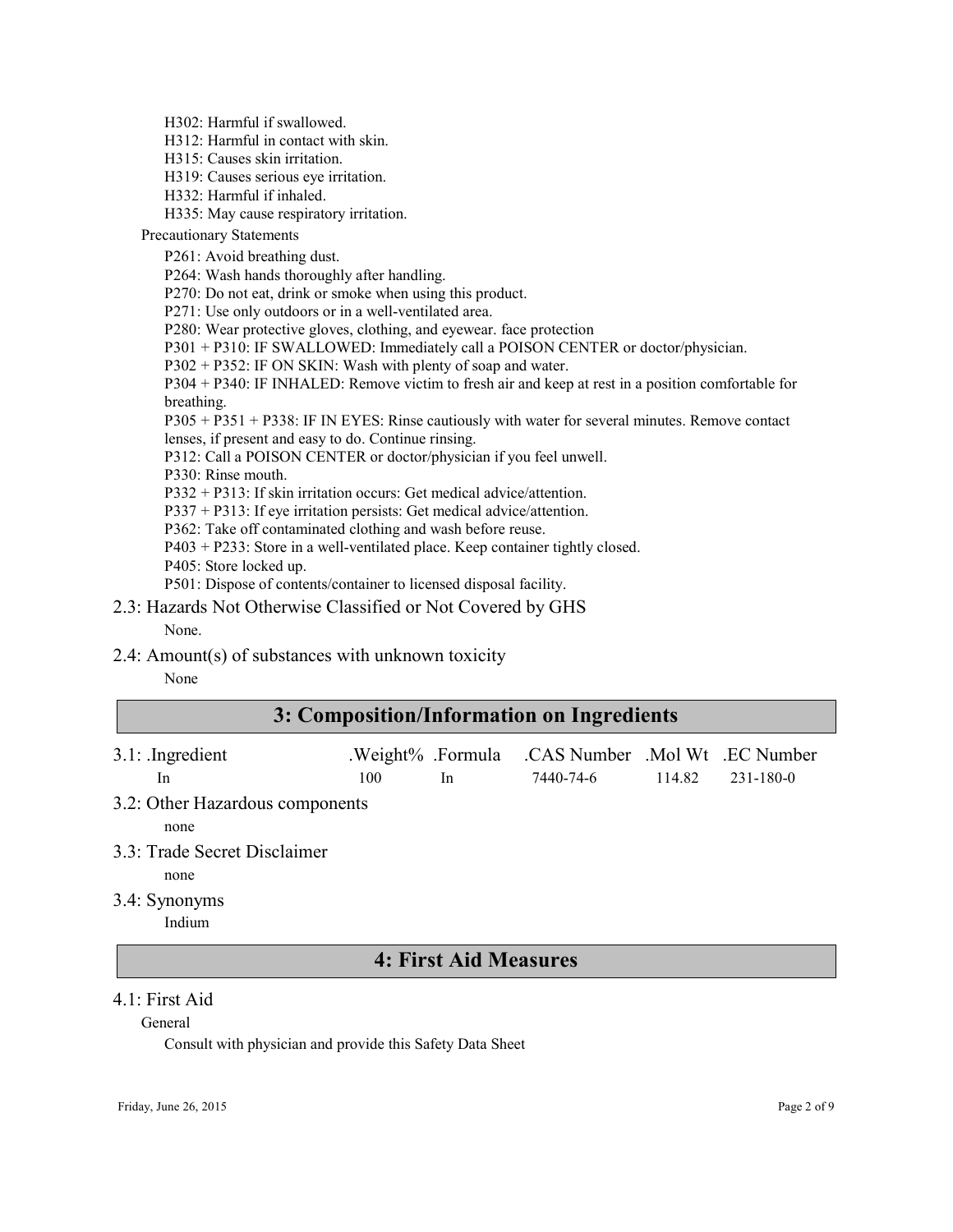Remove person from area of exposure and remove any contaminated clothing

In contact with eyes

Flush eyes with plenty of water for at least 15 minutes, occasionally lifting the upper and lower eyelids. Seek medical attention if irritation develops or persists

In contact with skin

Wash thoroughly with soap and plenty of water. Remove all contaminated clothing for proper laundering. Seek medical attention if irritation develops or persists.

If swallowed

If conscious and alert, rinse mouth and drink 2-4 cupfuls of water. Never give anything by mouth to an unconscious person. Do NOT induce vomiting. Get medical aid.

If inhaled

Remove from exposure to fresh air immediately. If breathing is difficult, give oxygen. Get medical aid. If breathing has ceased apply artificial respiration using oxygen and a suitable mechanical device such as a bag and a mask.

#### 4.2: Most important symptoms and effects; acute and delayed

Causes skin irritation

May cause respiratory irritation.

Harmful if swallowed.

Causes serious eye irritation.

Harmful if inhaled

Stomach irregularities based on human evidence.

Harmful if in contact with skin

#### 4.3: Indication of any immediate medical attention and special treatment needed

If inhaled : Immediately call a POISON CENTER or doctor/ physician.

If swallowed: Immediately call a POISON CENTER or doctor/ physician.

If in Eyes: Immediately call a POISON CENTER or doctor/ physician.

### 5: Fire Fighting Measures

5.1: Fire extinguishing media

carbon dioxide

dry chemical

water or alcohol-resistant foam

5.2: Specific hazards arising from the substance or mixture indium oxides

#### 5.3: Special protective equipment and precautions for firefighters. Wear self contained breathing apparatus for fire fighting if necessary

# 6: Accidental Release Measures

6.1: Personal precautions, protective equipment, and emergency procedures.

Use personal protective equipment.

For personal protection see section 8.

Avoid dust formation.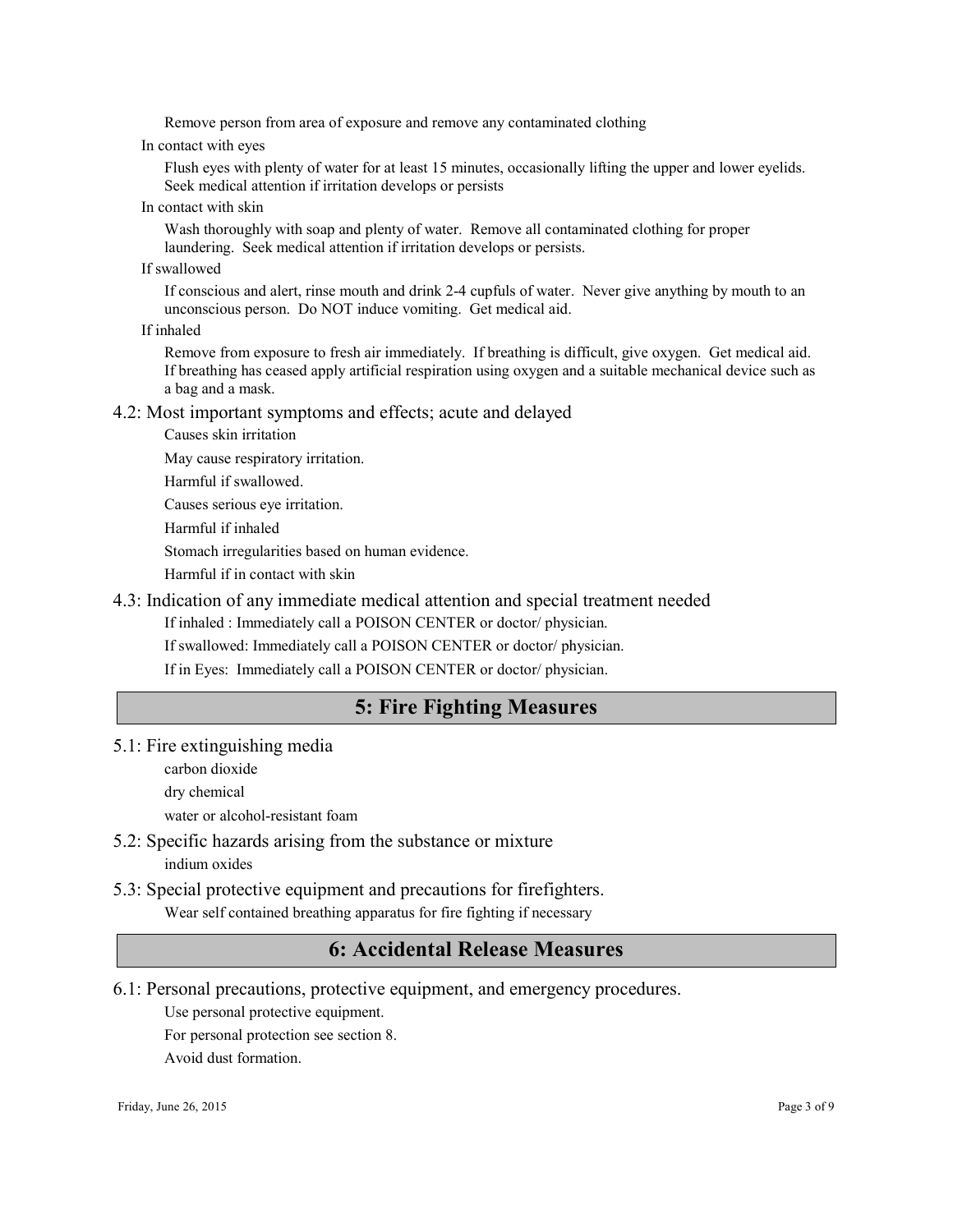Evacuate personnel to safe areas. Ensure adequate ventilation.

Avoid breathing dust.

#### 6.2: Methods and materials for containment and cleaning up.

Sweep up and shovel.

Keep in suitable, closed containers for disposal.

Pick up and arrange disposal without creating dust.

#### 6.3: Environmental precautions

Do not let product enter drains.

#### 6.4: Disposal

Dispose of in accordance with local regulations.

See section 13.

# 7: Handling and Storage

### 7.1: Precautions for safe handling

Avoid contact with skin and eyes. Avoid formation of dust and aerosols. Provide appropriate exhaust ventilation at places where dust is formed. See precautionary statements in section 2.2.

#### 7.2: Conditions for safe storage

Store away from moisture.

Keep container tightly closed.

Store in a dry and well-ventilated place.

Store under inert gas.

#### 7.3: Incompatibilities

tellurium phosphorus strong acids sulphur compounds acetonitrile arsenic powder strong oxidizing agents halogens

# 8: Exposure Controls/Personal Protection

#### 8.1: Control parameters

OSHA permissible exposure limit (PEL) 0.1 mg/m3 ACGIH threshold limit value (TLV) 0.1 mg/m3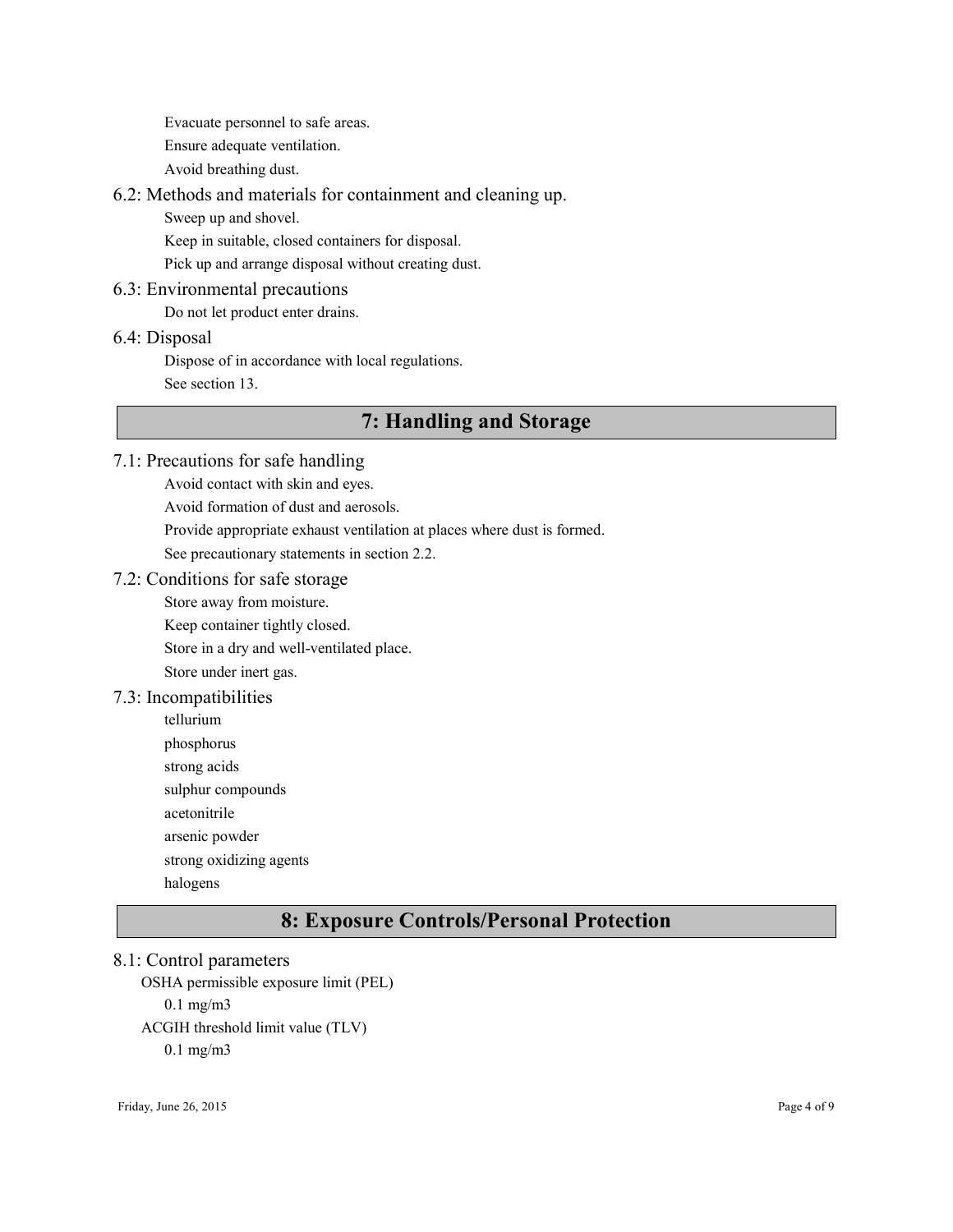NIOSH recommended exposure limit (REL)

0.1 mg/m3 TWA

#### 8.2: Engineering controls

Use adequate ventilation to keep airborne concentrations low

Facilities storing or utilizing this material should be equipped with an eyewash facility and a safety shower

#### 8.3: Personal protective equipment

Eyes

Wear appropriate protective eyeglasses or chemical safety goggles as described by OSHA's eye and face protection regulations in 29 CFR 1910.133 or European Standard EN166

Skin

Wear appropriate, chemical-resistant protective gloves to prevent skin exposure.

Clothing

Wear appropriate protective clothing to prevent skin exposure

Respirator

Follow the OSHA respirator regulations found in 29CFR 1910.134 or European Standard EN 149. Always use a NIOSH or European Standard EN 149 approved respirator when necessary

# 9: Physical and Chemical Properties

#### 9.a: Appearance

State: Solid

Form: Pieces

Color: silver-white

- 9.b: Odor: odorless
- 9.c: Odor threshold: no data available
- 9.d: pH: no data available
- 9.e: Melting point / freezing point: 156.6 °C (313.9 °F)
- 9.f: Initial boiling point and range: 2000 °C (3632 °F) at 1,013 hPa (760 mmHg)
- 9.g: Flashpoint: no data available
- 9.h: Evaporation rate: no data available
- 9.i: Flammability (solid, gas): no data available
- 9.j: Upper/lower flammability or explosive limits: no data available
- 9.k: Vapor pressure:  $0.01$  hPa ( $0.01$  mmHg) at 25 °C (77 °F)
- 9.l: Vapor density: no data available
- 9.m: Relative density: 7.3 g/cm3 at 25  $^{\circ}$ C (77  $^{\circ}$ F)
- 9.n: Water Solubility: insoluble
- 9.o: Partition coefficient: n-octanol/water: no data available
- 9.p: Auto-ignition temperature: no data available
- 9.q: Decomposition temperature: no data available
- 9.r: Viscosity: no data available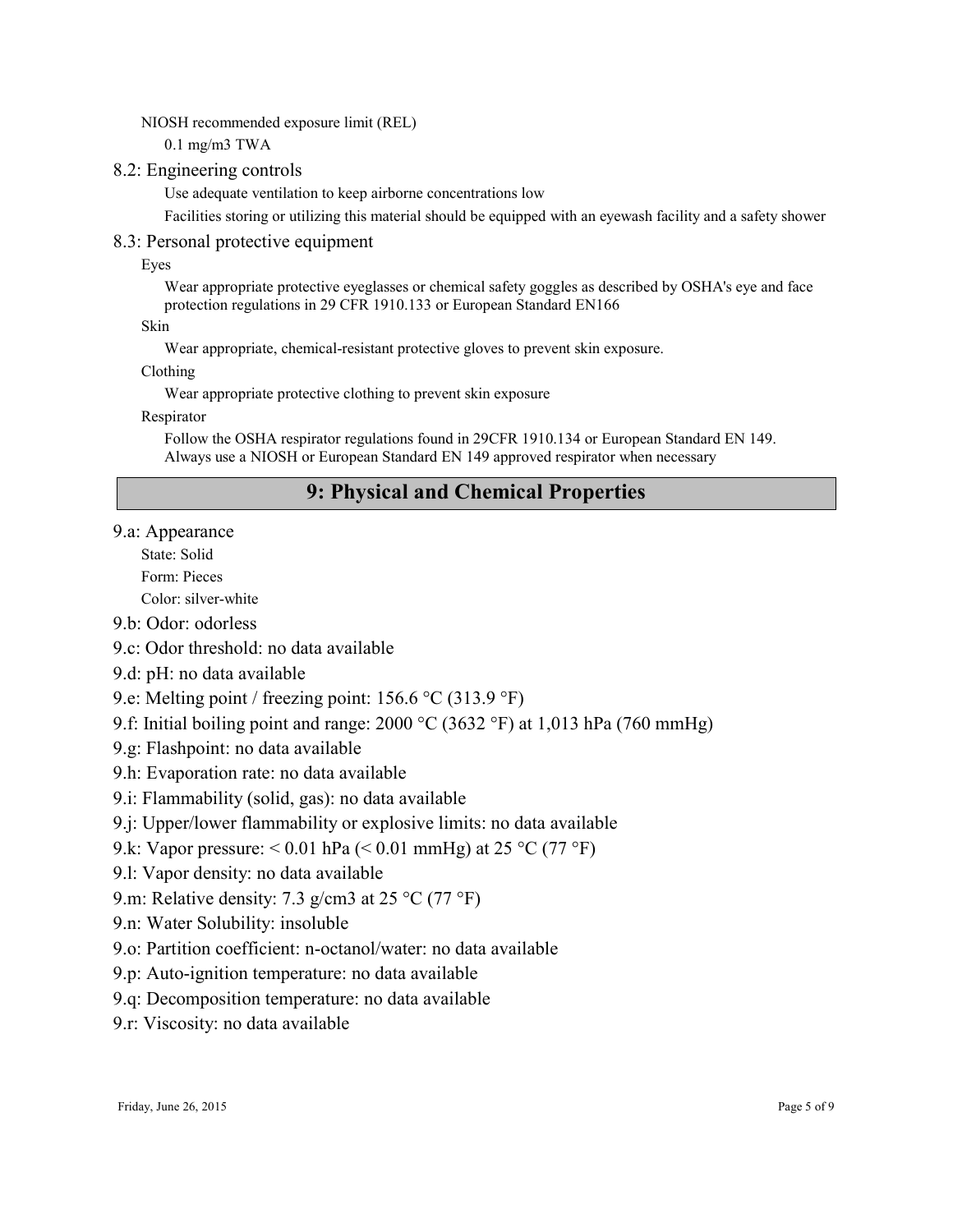# 10: Stability and Reactivity

10.1: Reactivity

no data available

- 10.2: Chemical stability Stable under recommended storage conditions.
- 10.3: Possibility of hazardous reactions no data available
- 10.4: Conditions to avoid exposure to water
- 10.5: Incompatible materials See section 7.3.

# 10.6: Hazardous decomposition products In the event of fire: see section 5.2

Other decomposition products - no data available

# 11: Toxicological Information

#### 11.1: Toxicity data

Acute toxicity - Oral no data available Acute toxicity - Dermal no data available Acute toxicity - Inhalation No data available. Skin corrosion/irritation Causes skin irritation. Eye damage/irritation Causes severe eye irritation. Respiratory irritation May cause respiratory irritation. Germ cell mutagenicity no data available Reproductive toxicity no data available Specific organ toxicity - single exposure May cause respiratory irritation. Specific organ toxicity - repeated exposure No data available. Aspiration hazard No data available.

Additional information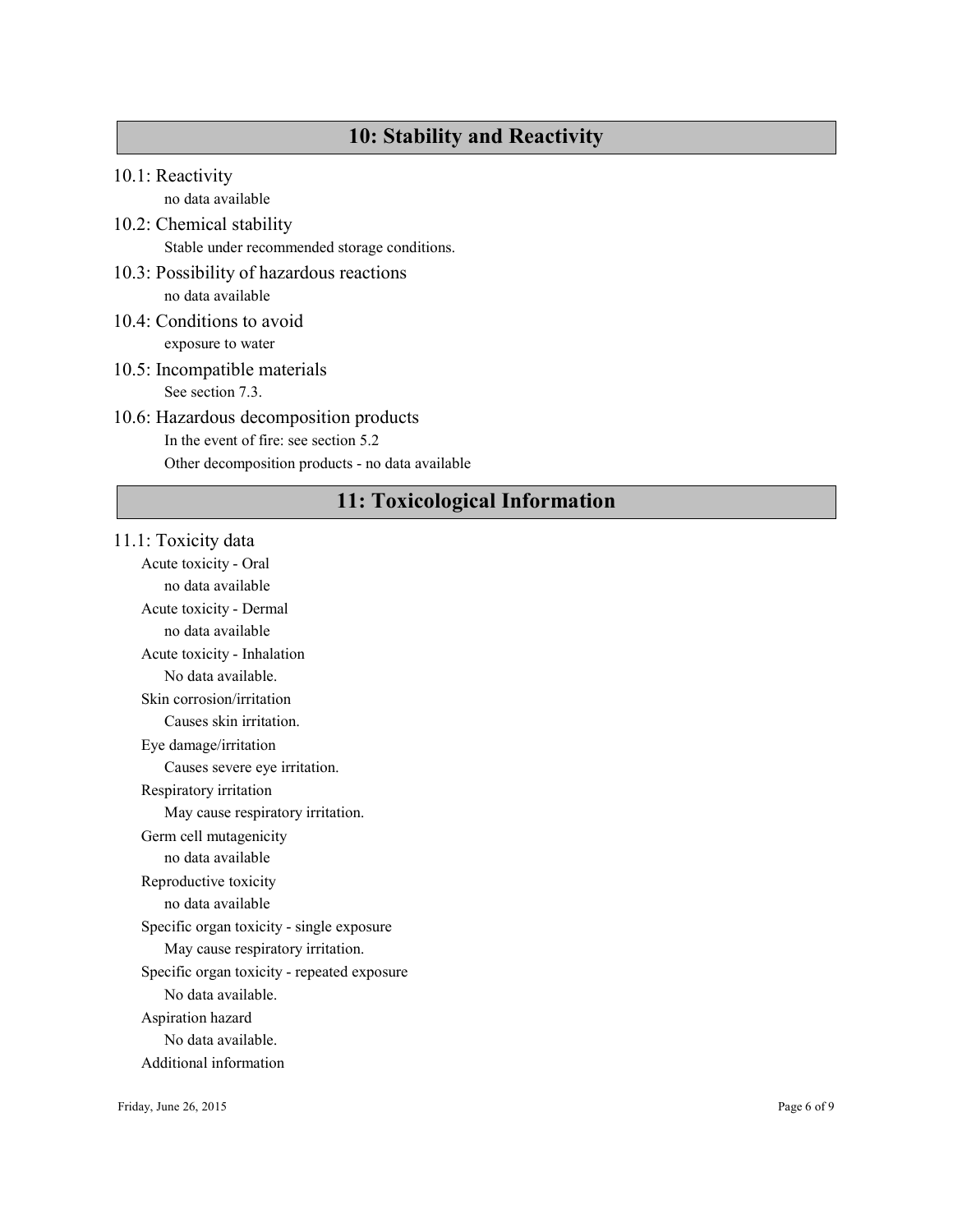#### RTECS: NL10500000

#### ACGIH carcinogenicity

The ACGIH has not identified any component of this product present at levels greater than or equal to 0.1% as a probable, possible or confirmed human carcinogen.

#### IARC carcinogenicity

The IARC has not identified any component of this product present at levels greater than or equal to 0.1% as a probable, possible or confirmed human carcinogen.

#### NTP carcinogenicity

The NTP has not identified any component of this product present at levels greater than or equal to 0.1% as a probable, possible or confirmed human carcinogen.

#### OSHA carcinogenicity

OSHA has not identified any component of this product present at levels greater than or equal to 0.1% as a probable, possible or confirmed human carcinogen.

#### 11.2: Routes of exposure

skin

See section 2.2

11.3: Symptoms of exposure

See section 4.2

#### 11.4: Delayed and immediate effects of esposure

To the best of our knowledge the toxicological properties have not been thoroughly investigated.

### 12: Ecological Information

#### 12.1: Ecotoxicity

Toxicity to fish

No data available

Toxicity to daphnia and other aquatic invertebrates

No data available

Toxicity to algae/bacteria

No data available

12.2: Persistence and degradability

no data available

- 12.3: Bioaccumulative potential no data available
- 12.4: Mobility in soil no data available
- 12.5: Other effects no data available

# 13: Disposal Considerations

#### 13.1: Waste treatment methods

Dissolve or mix the material with a combustible solvent and burn in a chemical incinerator equipped with an afterburner and scrubber.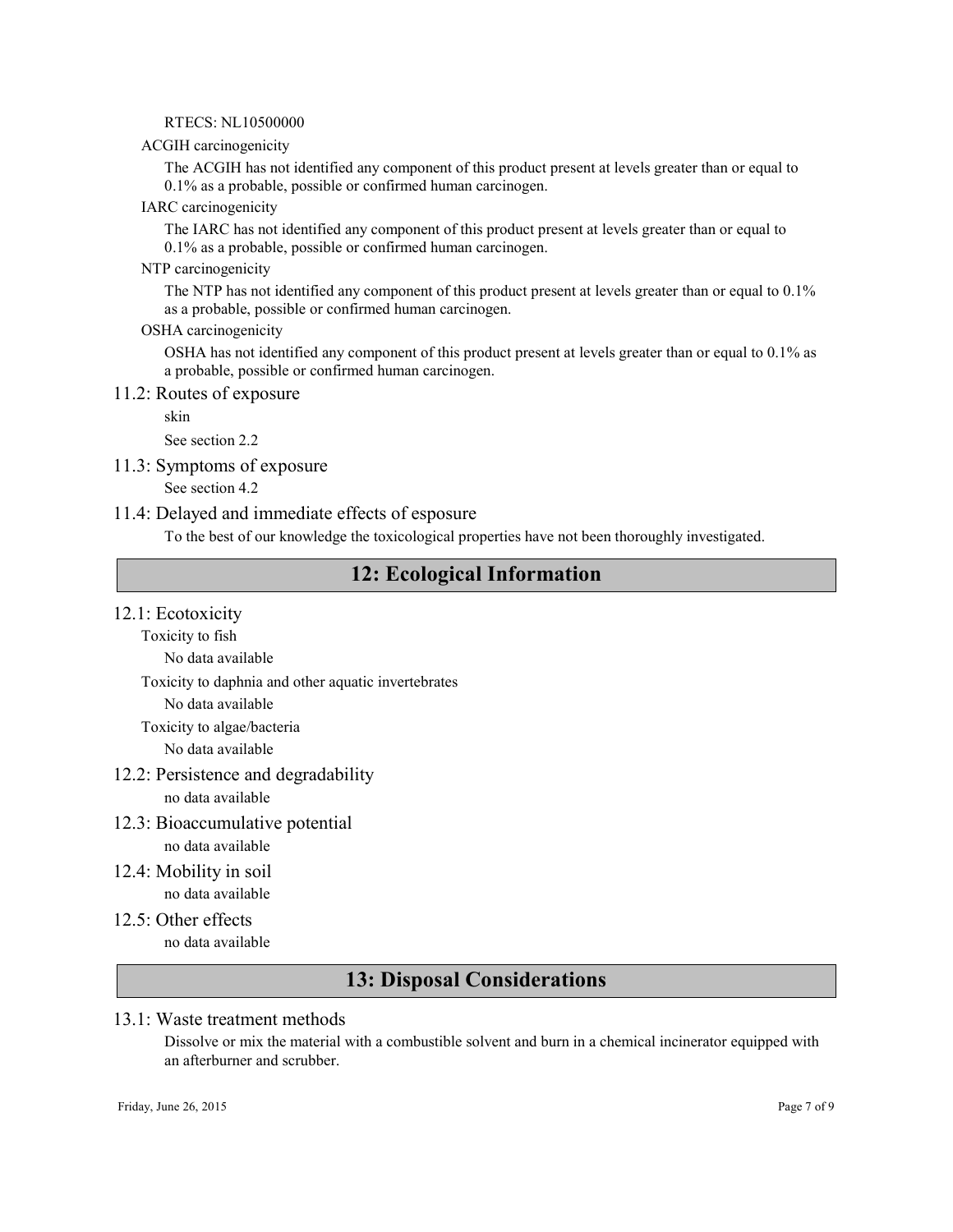#### No data available

#### 13.2: Safe handling

See section 7.1 .

#### 13.3: Product disposal

Contact a licensed professional waste disposal service to dispose of this material.

#### 13.4: Packaging disposal

Dispose of as unused product.

# 14: Transport Information

#### 14.1: DOT(US)

UN Number: Not a dangerous goods Proper Shipping Name: Packing Group: Shipping Class(es): 0 Marine Pollutant: No

#### 14.2: IMDG

UN Number: Not a dangerous goods Proper Shipping Name: Packing Group: Shipping Class(es): 0 Marine Pollutant: No

#### 14.3: IATA

UN Number: Not a dangerous goods Proper Shipping Name: Packing Group: Shipping Class(es): 0

#### 14.4: Special Shipping Precautions

None

# 15: Regulatory Information

#### 15.1: TSCA inventory

This material is listed on the TSCA inventory.

#### 15.2: SARA 302 components

This material is not subject to the reporting requirements of SARA Title III, Section 302.

#### 15.3: SARA 313 components

This material is not subject to the reporting requirements of SARA Title III, Section 313.

#### 15.4: SARA 313/312 hazards

No SARA hazards.

#### 15.5: Other information

California Prop. 65 Components - This product does not contain any chemicals known to State of California to cause cancer, birth defects, or any other reproductive harm.